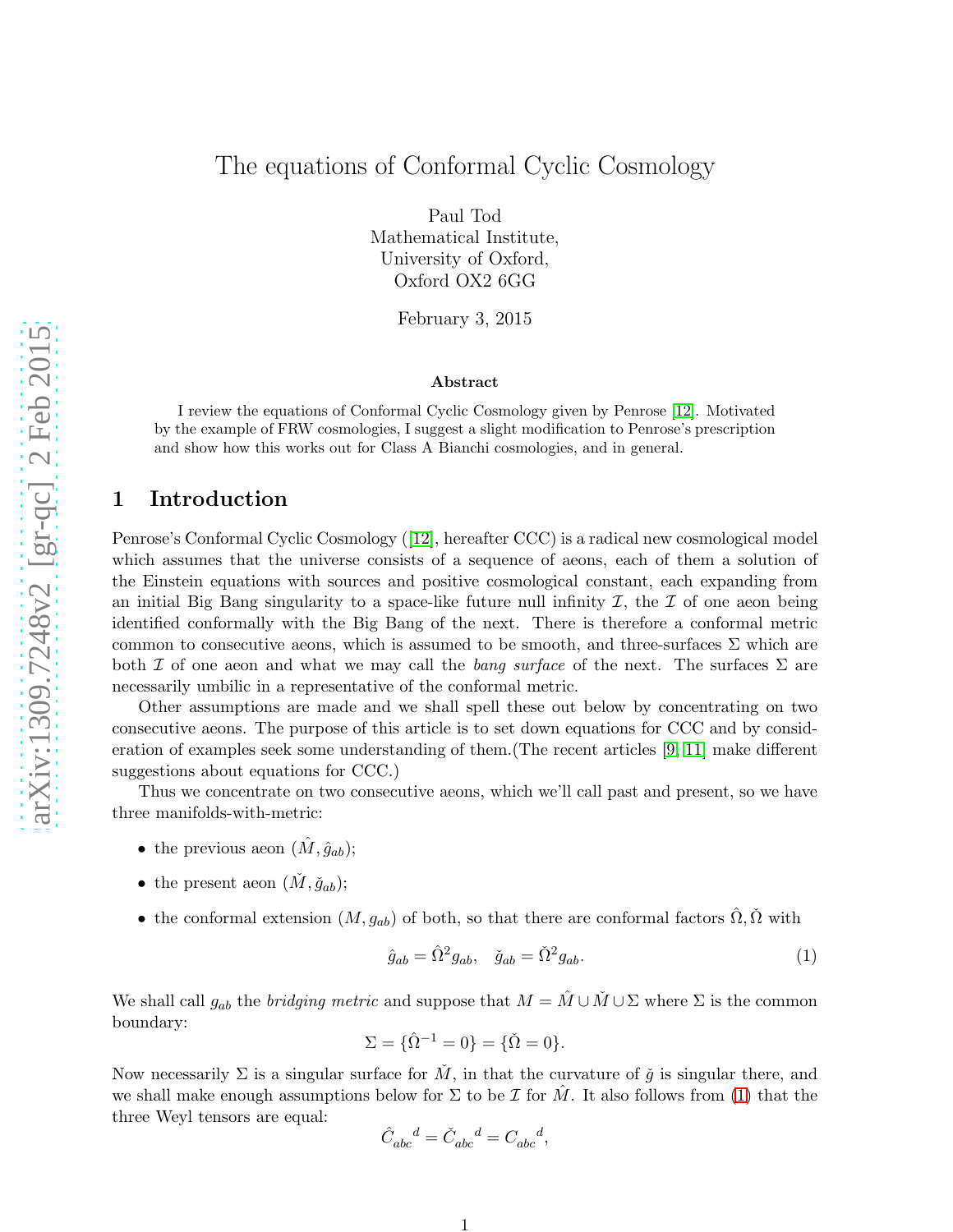and then the Bianchi identity forces all three to vanish at  $\Sigma$  (see Appendix B12 of [\[12\]](#page-10-0)). This was one of the prime motivations for CCC, the desire to have Big Bang cosmological models with zero Weyl tensor at the bang.

Because of the conformal freedom,  $g \to \Theta^2 g$ ,  $\Theta \neq 0$ , in the choice of the bridging metric we can impose Penrose's reciprocal hypothesis:

<span id="page-1-2"></span>
$$
\check{\Omega}\hat{\Omega} = -1,\tag{2}
$$

and then necessarily, by [\(1\)](#page-0-0),

<span id="page-1-3"></span>
$$
\check{g}_{ab} = \hat{\Omega}^{-4} \hat{g}_{ab} \tag{3}
$$

so that the metric of the present aeon is determined by the metric of the previous aeon, provided we can give an algorithm to determine a unique  $\Omega$ . This will be our main concern.

Penrose [\[12\]](#page-10-0) assumes that the matter content in the previous aeon, at least near to  $\mathcal{I}$ , is a radiation fluid together with a positive cosmological constant  $\Lambda$ . There will also be Maxwell fields: these are assumed not to be dynamically important but they will propagate through  $\mathcal I$ into the present aeon<sup>[1](#page-1-0)</sup>. Now the matter content in  $\check{M}$  near  $\Sigma$ , as determined through Einstein's equations by the Einstein tensor  $\check{G}_{ab}$  of  $\check{g}_{ab}$ , will be fixed by  $\hat{\Omega}$  and  $\hat{g}$ . One no longer has freedom in choosing this matter content but it had better be roughly the same as in the previous aeon with, Penrose suggests, an extra field to represent dark matter.

In this scenario the previous aeon is straightforwardly defined as a solution of the Einstein equations with sources and  $\Lambda > 0$ , and the Cauchy problem for this with data at  $\mathcal I$  is wellunderstood. Following Friedrich [\[6,](#page-9-2) [7\]](#page-9-3) one has:

- for the vacuum Einstein equations with  $\Lambda > 0$ , [\[6\]](#page-9-2), choose a Riemannian 3-metric  $a_{ij}$  and a symmetric tensor  $c_{ij}$  on  $\Sigma = \mathcal{I}$ ;
- if  $c_{ij}$  is trace-free and divergence-free w.r.t. the Levi-Civita connection of  $a_{ij}$ , then there is a solution of the Einstein equations with this data;
- the data has gauge-freedom

<span id="page-1-1"></span>
$$
a_{ij} \to \tilde{a}_{ij} = \theta^2 a_{ij}, \quad c_{ij} \to \tilde{c}_{ij} = \theta^{-1} c_{ij}, \tag{4}
$$

in that data related like this give the same solution.

(The free data  $a_{ij}$  are the 3-metric of  $\mathcal{I}$ , with a suitable choice of rescaling, and the free data  $c_{ij}$  determine the normal derivative of the Weyl tensor at  $\mathcal{I}$ ; both appear in the Starobinski expansion [\(5\)](#page-2-0) below.)

Furthermore:

- the corresponding problem with any matter source described by a trace-free  $T_{ab}$  and positive  $\Lambda$  is formulated in [\[7\]](#page-9-3), and worked out in detail for Yang-Mills sources;
- with a slightly different formalism, the corresponding result for a radiation fluid plus positive  $\Lambda$  is proved in [\[10\]](#page-9-4).

Starting at the beginning of an aeon rather than at the end, there are some choices of matter model for which one can prove well-posed-ness of an initial value problem for the Einstein equations with data at a conformally-compactifiable initial singularity [\[3,](#page-9-5) [4,](#page-9-6) [2,](#page-9-7) [16\]](#page-10-1), and solutions obtained this way will have a big bang at which the Weyl tensor is finite. However, one cannot expect that solutions to the Cauchy problem with data at  $\mathcal{I}$ , as described above, will join on to

<span id="page-1-0"></span><sup>&</sup>lt;sup>1</sup>where, for example, they might contribute to intergalactic magnetic fields.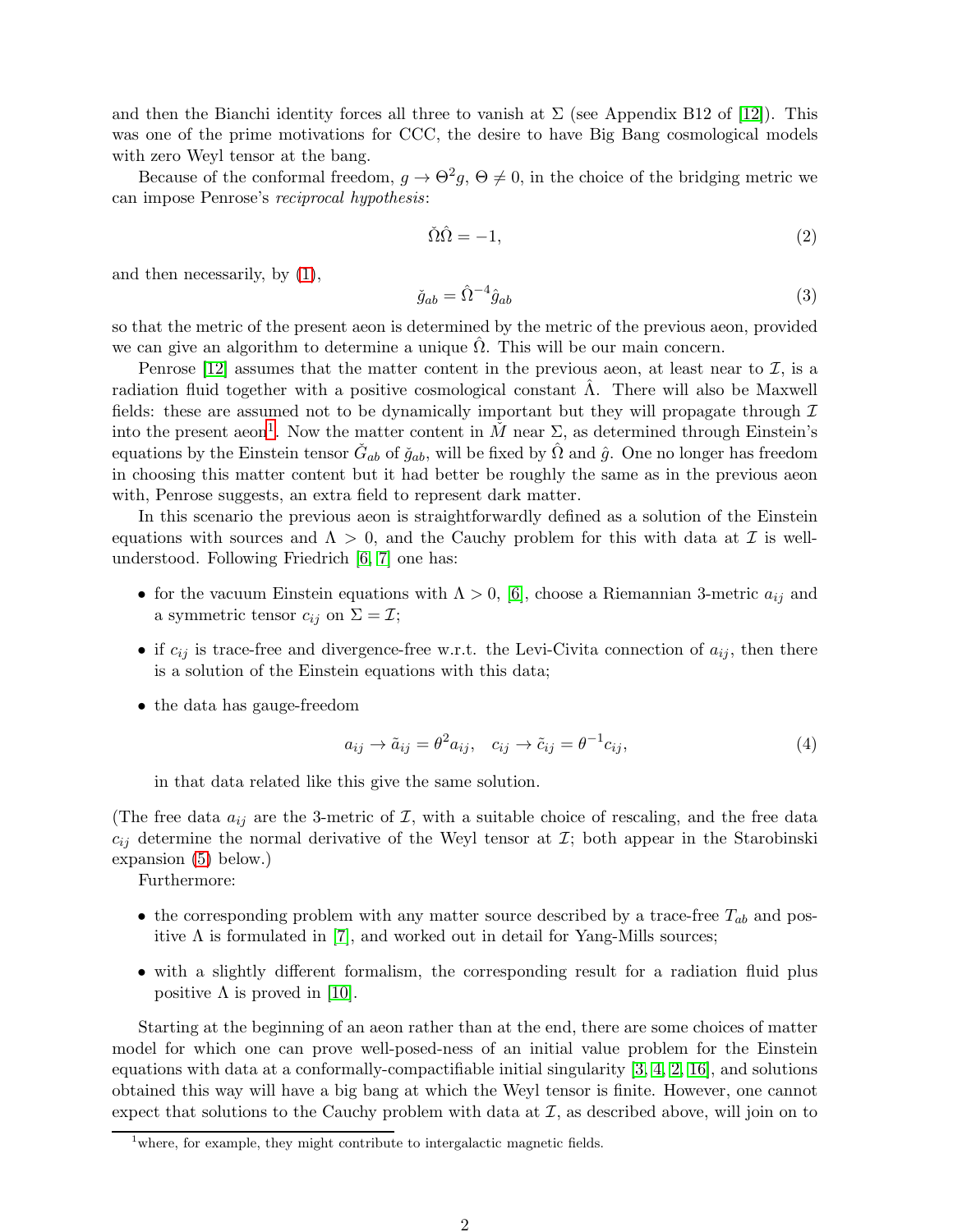these solutions with finite-Weyl tensor big bang. One way to see this, for example for radiationfluid, is to observe that there is much less freely-specifiable data at the bang (just the 3-metric of  $\Sigma$ ) than at  $\mathcal I$  (both  $a_{ij}$  and  $c_{ij}$ ). Furthermore, in this case, zero Weyl tensor at the bang forces the metric to be FRW [\[3\]](#page-9-5). Thus for CCC to work, the matter content after the bang cannot in general be as simple as a perfect fluid.

Rather than try to guess what it should be we adopt a different strategy, still following Penrose [\[12\]](#page-10-0): choose the desired matter model in M; devise a unique prescription for  $\Omega$ ; use the conformal rescaling to define the Einstein tensor  $\check{G}_{ab}$  in  $\check{M}$ ; and seek to interpret it.

There is an element of risk in this strategy in that the Einstein tensor after the bang may not be interpretable in terms of reasonable matter at all. The problem of finding a unique prescription for  $\Omega$  is taken up in Section 4, following as motivation an account of the FRW metrics in CCC in Section 3, and a review of the Starobinsky expansion of the metric near  $\mathcal I$ for positive  $\Lambda$  in Section 2. The prescription for  $\Omega$  that I propose differs in detail from that suggested by Penrose in [\[12\]](#page-10-0). Then we consider the matter after the bang following the new strategy in Section 5, and we apply the new strategy to two classes of cosmological models in Sections 6 and 7. The results that we obtain are satisfactory to the first two orders in a post-bang time-coordinate.

#### 2 Starobinsky expansions

Starobinsky in a study of the asymptotics of metrics with positive  $\Lambda$ , [\[15\]](#page-10-2), considered metrics written in the form

<span id="page-2-0"></span>
$$
g = dt^{2} - e^{2Ht}(a_{ij} + e^{-2Ht}b_{ij} + e^{-3Ht}c_{ij} + \ldots)dx^{i}dx^{j},
$$
\n(5)

where  $\Lambda = 3H^2$ ,  $H > 0$ , and the spatial tensors  $a_{ij}, b_{ij}, \ldots$  are time independent. This kind of expansion resembles the expansion of the Poincaré metric in the *ambient metric construction* of Riemannian geometers [\[5\]](#page-9-8). To draw out the similarity to the present case, one can regard  $r = e^{-Ht}$  as a defining function for  $\mathcal I$  and [\(5\)](#page-2-0) as an expansion in the defining function, but there is a difference in that for the ambient metric construction the spatial metric should be analytic in  $r^2$  $r^2$ , which would forbid the term  $c_{ij}^2$ .

Starobinsky [\[15\]](#page-10-2) argued that the general solution of the Einstein equations with fluid matter sources had an expansion like [\(5\)](#page-2-0). Rendall [\[14\]](#page-10-3) added a measure of rigour to the results of [\[15\]](#page-10-2), showing that there exist unique formal expansions of this form for large classes of solutions of the Einstein equations with perfect fluid sources, and that the vacuum solutions and solutions with Yang-Mills sources proved to exist by Friedrich all have expansions of this form (so  $(5)$ ) has 'full asymptotics'). It is therefore reasonable to regard [\(5\)](#page-2-0) as a general form of solution, at least near to  $\mathcal{I}.$ 

It is worth noting the existence of gauge freedom in an expansion like [\(5\)](#page-2-0): the coordinate system is constructed by choosing a (late time) space-like surface to be  $t = t_0 = \text{constant}$ ; then t is proper time along the orthogonal congruence to this surface and the space-coordinates  $x^i$ are co-moving. Thus one can make a new choice of the initial surface to produce a change

$$
t \to \tilde{t} = t - \chi(x^i)
$$

which must be accompanied by a redefinition of the comoving space coordinates. This transformation entails

$$
a_{ij} \to \tilde{a}_{ij} = e^{2H\chi} a_{ij}, \quad c_{ij} \to \tilde{c}_{ij} = e^{-H\chi} c_{ij},
$$

which is [\(4\)](#page-1-1) with  $\theta = e^{H\chi}$ .

<span id="page-2-1"></span><sup>&</sup>lt;sup>2</sup>which here is extra data; I am grateful to Pawel Nurowski for discussion of this point.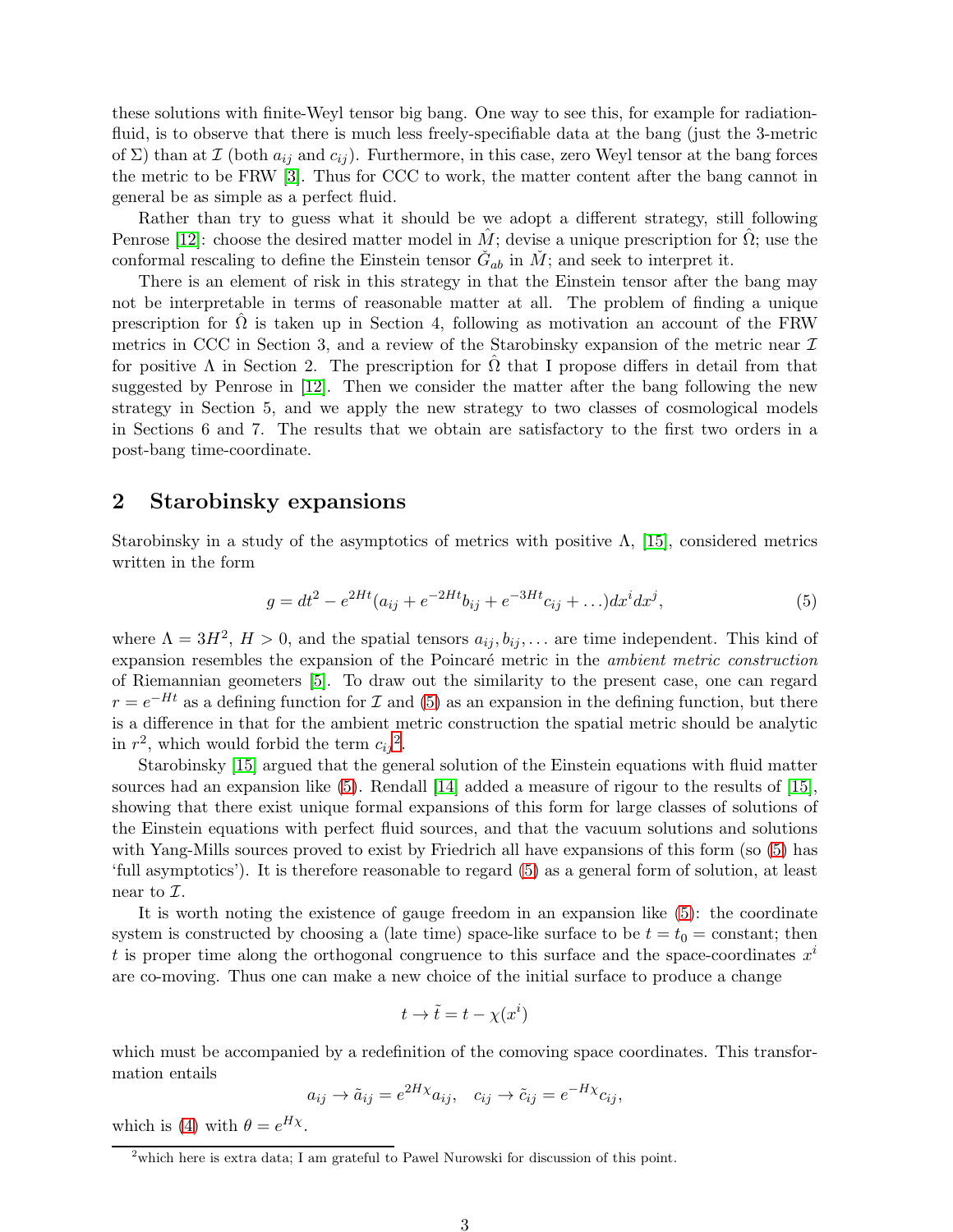Our strategy will be to take  $\hat{g}_{ab}$  in the Starobinski form and seek a unique prescription for  $\hat{\Omega}$ . Following [\[15\]](#page-10-2) we note that for the Einstein equations with energy momentum tensor  $T_{ab} = O(e^{-3Ht})$ , necessarily  $b_{ij}$  is related to  $a_{ij}$  by

<span id="page-3-2"></span>
$$
H^2 b_{ij} = -(R_{ij}^{(a)} - \frac{1}{4}R^{(a)} a_{ij}),
$$
\n(6)

where  $R_{ij}^{(a)}$  and  $R^{(a)}$  are the Ricci tensor and Ricci scalar of the metric  $a_{ij}$ . (Here and throughout we use conventions as in [\[13\]](#page-10-4).)

## 3 The example of FRW

The FRW metric sits very well with CCC as we shall see. Then guided by that calculation, we'll extend the method to progressively wider classes of cosmologies.

Consider the FRW metric

$$
g = dt^2 - R(t)^2 d\sigma_k^2 \tag{7}
$$

where  $d\sigma_k^2$  with  $k = -1, 0, 1$  is the usual constant curvature metric. If we assume a radiation fluid source, then the conservation equation can be integrated to give the density as  $\rho = mR^{-4}$ for a constant of integration m. The Einstein equations, with cosmological constant  $\Lambda$  now reduce to the Friedmann equation, which is

$$
\left(\frac{dR}{d\tau}\right)^2 = \frac{m}{3} - kR^2 + \frac{\Lambda}{3}R^4,\tag{8}
$$

where we have written this in terms of *conformal time*  $\tau$  defined by integrating  $d\tau = dt/R$ .

We'll suppose that the metric in the past aeon took this form, and therefore put hats on everything:  $\hat{g}$ , R,  $\hat{t}$ ,  $\hat{\rho}$ , A, ...

Now an obvious candidate for  $\hat{\Omega}$  is a multiple of the scale factor:  $\hat{\Omega} = c_1 \hat{R}$  for some constant  $c_1$  to be fixed. With this choice

$$
\check{g} = \hat{\Omega}^{-4}\hat{g} = d\check{t}^2 - \check{R}(\check{t})^2 d\sigma_k^2,\tag{9}
$$

with

$$
\check{R} = -c_1^{-2} \hat{R}^{-1}, \quad d\tau = d\hat{t}/\hat{R} = d\check{t}/\check{R}.
$$

(The minus sign in the first equation here has the same origin as the one in [\(2\)](#page-1-2):  $\check{R}$  goes through zero at the bang and so is negative in  $\hat{M}$ .) With this choice,  $\check{g}$  is again in the FRW form, and with the choice  $c_1 = (\hat{\Lambda}/\hat{m})^{1/4}$  the Friedmann equation transforms from a hatted to a checked version with

$$
\check{m} = \hat{m}, \quad \check{\Lambda} = \hat{\Lambda};
$$

so the two aeons are *diffeomorphic* i.e they are the same solution of the EFEs.

It will be helpful below to note here that, introducing  $\phi = \hat{\Omega}^{-1}$ , the Friedmann equation implies

<span id="page-3-0"></span>
$$
\hat{\Box}\phi + 2H^2\phi = kc_1^2\phi^3,\tag{10}
$$

from which it follows that the bridging metric has scalar curvature  $6kc_1^2$ , and the solution for  $\phi$ takes the form

<span id="page-3-1"></span>
$$
\phi = \phi_1 e^{-H\hat{t}} + O(e^{-3H\hat{t}})
$$
\n(11)

with constant  $\phi_1$ .

The FRW metric is of course very special, being conformally flat. However we may take this case, or more precisely these three cases as k varies, as the paradigm and seek to stay close to them even when there is some Weyl curvature.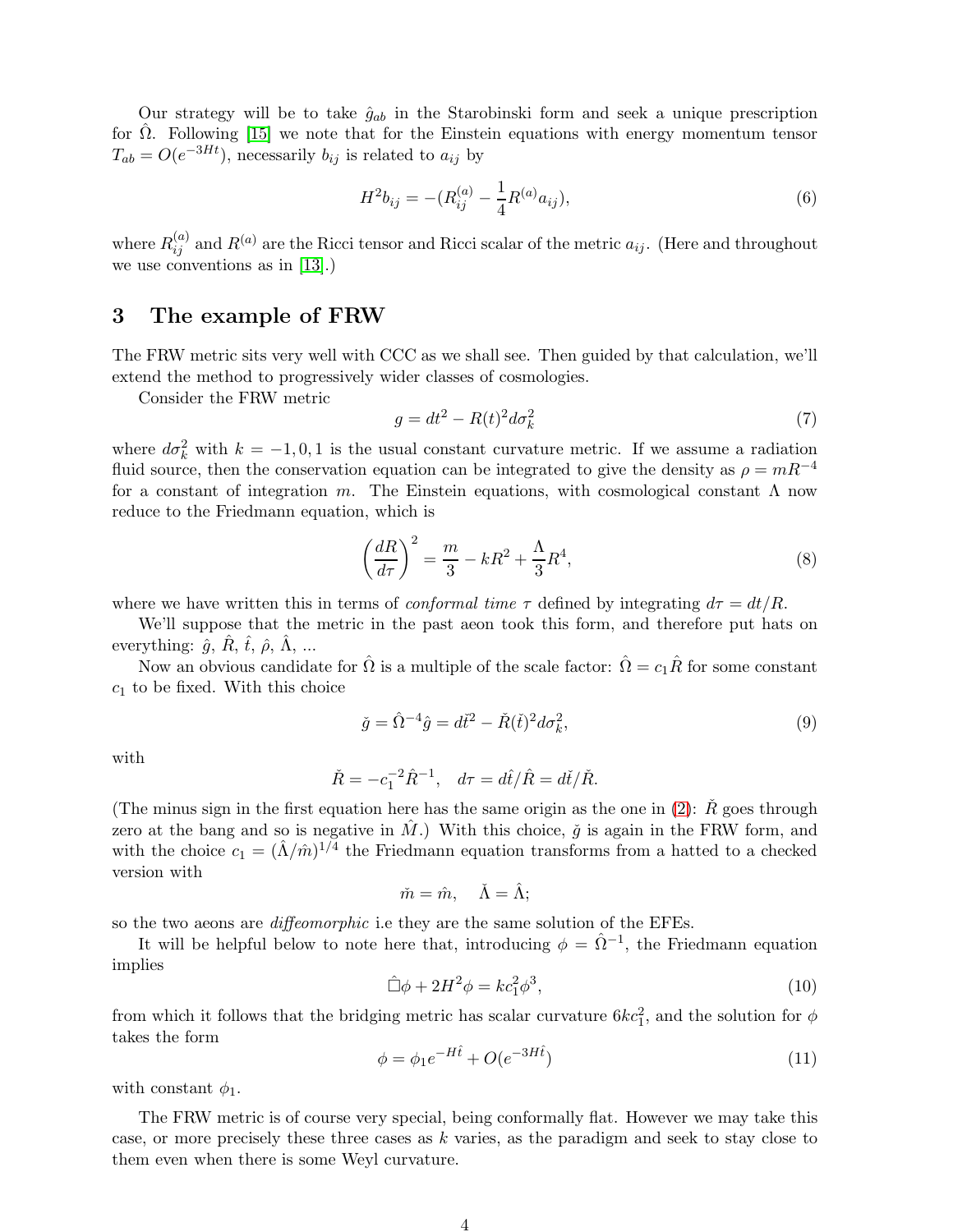## 4 Finding a unique  $\Omega$

Suppose now we have a more general metric  $\hat{g}$  in the previous aeon which we take to be in Starobinski form [\(5\)](#page-2-0), but with hats. We may expand  $\hat{\Omega}$  in the corresponding way as

<span id="page-4-1"></span>
$$
\phi := \hat{\Omega}^{-1} = e^{-H\hat{t}}\phi_1 + e^{-2H\hat{t}}\phi_2 + e^{-3H\hat{t}}\phi_3 + \dots,\tag{12}
$$

and then the metric of  $\mathcal I$  will be  $\phi_1^2 \hat a_{ij}$ .

We can find an equation for  $\phi$  by noting, in line with [\(10\)](#page-3-0), that the scalar curvature s of the bridging metric g satisfies

<span id="page-4-0"></span>
$$
\hat{\Box}\phi + 2H^2\phi = \frac{1}{6}s\phi^3.
$$
\n(13)

Here we've used the fact that the scalar curvature of the previous aeon is  $4\hat{\Lambda} = 12H^2$ . With  $s = 12H^2$ , [\(13\)](#page-4-0) is Penrose's phantom field equation [\[12\]](#page-10-0), but we can leave s as a constant to be chosen later and proceed to solve this equation.

Substituting [\(12\)](#page-4-1) into [\(13\)](#page-4-0) and solving term by term we find that  $\phi_1$  and  $\phi_2$  are freely specifiable, with subsequent  $\phi_n$  then determined. The example of FRW, [\(11\)](#page-3-1), suggests choosing  $\phi_2 = 0$  (which is Penrose's *Delayed Rest Mass Hypothesis* [\[12\]](#page-10-0)). To specify  $\phi_1$ , again following the example of FRW, we can seek to give the metric of  $\mathcal{I}$ , which is  $\phi_1^2 \hat{a}_{ij}$ , constant scalar curvature. Doing this is essentially solving the (three-dimensional) Yamabe problem (see e.g. [\[8\]](#page-9-9) or [\[1\]](#page-9-10)) and what we can say is that, for a compact  $\mathcal{I}, \phi_1$  should be chosen to minimise the Yamabe functional for  $\hat{a}_{ij}$ . This prescription may not work for a noncompact  $\mathcal I$  but at least for a compact I we have a prescription for a unique  $\phi$  up to multiplication by a constant and hence a unique  $\Omega$  up to a constant. Henceforth, we shall assume that this choice has been made, so that  $\hat{a}_{ij}$  has constant scalar curvature and so  $\phi_1$  is a constant. For  $\phi_3$  we obtain:

<span id="page-4-3"></span>
$$
2H^2\phi_3 = \frac{1}{6}s\phi_1^3 - H^2\phi_1\hat{b} = \frac{1}{12}\phi_1R^{(\hat{a})},\tag{14}
$$

where we've used [\(6\)](#page-3-2) to eliminate  $\hat{b}$ , and  $R^{(\hat{a})}$  is the scalar curvature of the metric  $\hat{a}_{ij}$ .

It still remains to fix  $s$  in  $(13)$  and again we'll be guided by the example of FRW, where  $s = 6kc_1^2$  which (with the conventions of [\[13\]](#page-10-4)) is  $-s^2$  with  $s^2$  the scalar curvature of the metric of I. These choices fix  $\hat{\Omega}$  or equivalently  $\phi$  up to a single constant  $\phi_1$  which we may hope to fix by demanding  $\dot{\Lambda} = \Lambda$ . This remaining constant could be taken to be the (now constant) scalar curvature of  $\mathcal I$  but we shall instead choose it to be

$$
a_1 := -\text{Lim}\left(\frac{d\phi}{d\tau}\right),\tag{15}
$$

where the limit is taken at  $\mathcal I$  (this limit is  $H\phi_1$ ).

#### 5 The matter content after the bang

The rescaling formula for the Ricci tensor with  $\check{g} = \hat{\Omega}^{-4}\hat{g}$ , and conventions as in [\[13\]](#page-10-4), is

<span id="page-4-2"></span>
$$
\hat{R}_{ab} = \check{R}_{ab} + 2\check{\nabla}_a \Upsilon_b - 2\Upsilon_a \Upsilon_b + \check{g}_{ab}\check{g}^{ef}(\check{\nabla}_e \Upsilon_f + 2\Upsilon_e \Upsilon_f)
$$
\n(16)

with  $\Upsilon_a = 2\partial_a \log \hat{\Omega}$ . The Einstein equations in  $\hat{M}$  are

$$
\hat{R}_{ab} = -\kappa \hat{T}_{ab} + \hat{\Lambda} \hat{g}_{ab},
$$

where

$$
\hat{T}_{ab} = \frac{1}{3}\hat{\rho}(4\hat{u}_a\hat{u}_b - \hat{g}_{ab}).
$$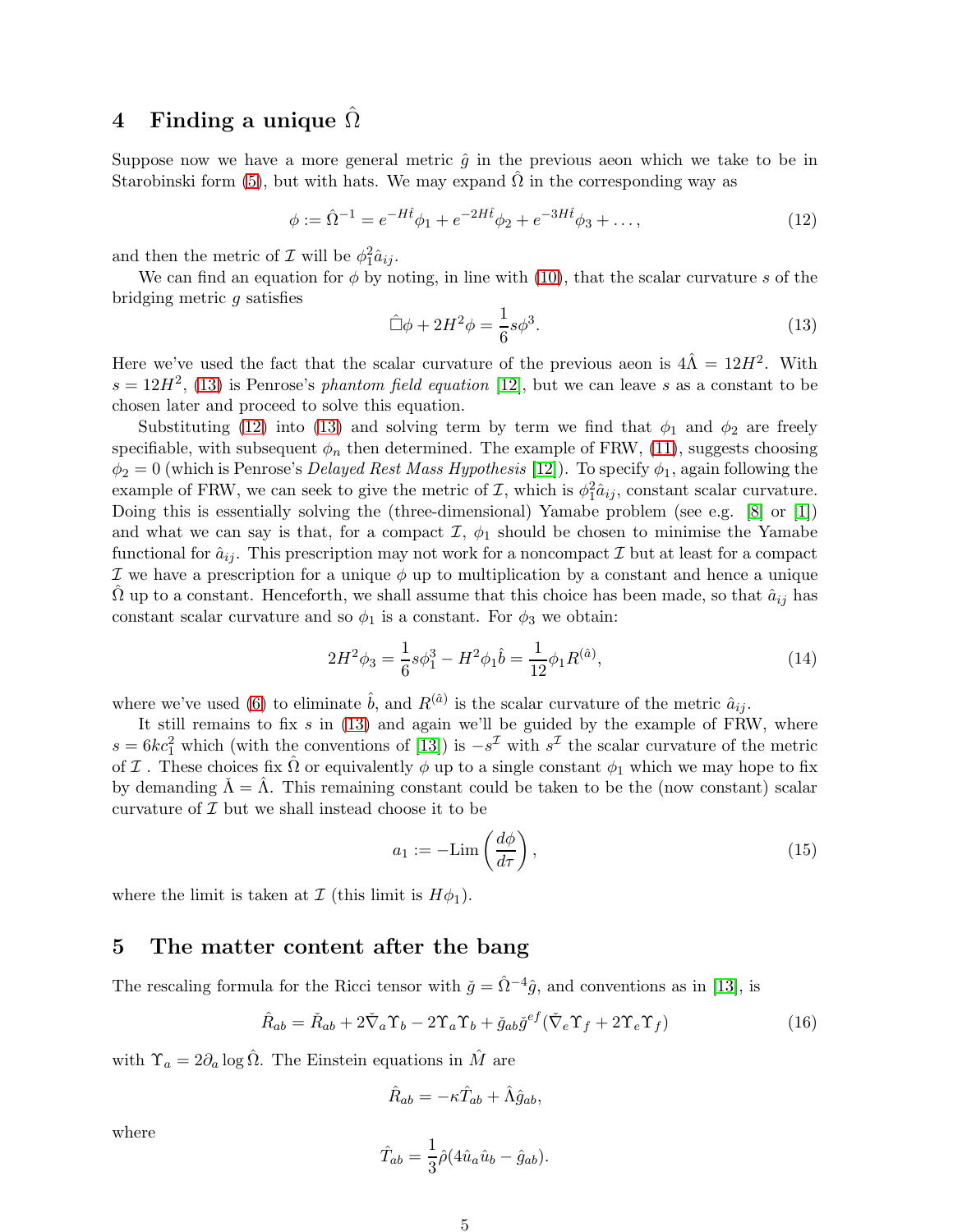To preserve the conservation equation we define

$$
\check{T}_{ab} = \hat{\Omega}^4 \hat{T}_{ab} = \phi^{-4} \hat{T}_{ab}
$$

though this shouldn't be regarded as accounting for all the matter content after the bang. Then solving [\(16\)](#page-4-2) for  $\check{G}_{ab}$  we find

<span id="page-5-0"></span>
$$
\check{G}_{ab} = -\kappa \phi^4 \check{T}_{ab} + \frac{4}{\phi} \check{\nabla}_a \check{\nabla}_b \phi + \frac{4}{\phi^2} \phi_a \phi_b + \left( 8 \frac{|\check{\nabla} \phi|^2}{\phi^2} - 4 \frac{\check{\Box} \phi}{\phi} - \frac{\hat{\Lambda}}{\phi^4} \right) \check{g}_{ab},\tag{17}
$$

so that there is a contribution to the post-bang matter content from the scalar field  $\phi$ . Since we have no freedom to change the expression [\(17\)](#page-5-0) we have to ask if it gives a sensible answer. We approach this question first via an example.

## 6 An example: Class A Bianchi types

In this section we apply the procedure to spatially-homogeneous cosmological models with the symmetry of class A Bianchi types. These generically have nonzero Weyl curvature. Before restricting to CCC it is worth noting a few facts about the Bianchi metrics. Assume the metric to be

<span id="page-5-1"></span>
$$
g = dt^{2} - R^{2} (e^{2\alpha} \sigma_{1}^{2} + e^{2\beta} \sigma_{2}^{2} + e^{2\gamma} \sigma_{3}^{2}),
$$
\n(18)

in terms of four functions of time,  $(R(t), \alpha(t), \beta(t), \gamma(t))$ , with  $\alpha + \beta + \gamma = 0$ , and the usual set of invariant one-forms  $\sigma_i$ , which are taken to satisfy

$$
d\sigma_1 = n_1 \sigma_2 \wedge \sigma_3,\tag{19}
$$

and cyclic permutations, where each  $n_i$  is  $\pm 1$  or 0.

In terms of the orthonormal tetrad  $(\theta^0, \theta^1, \theta^2, \theta^3) = (dt, Re^{\alpha}\sigma_1, Re^{\beta}\sigma_2, Re^{\gamma}\sigma_3)$  the components of the Einstein tensor (still with conventions as in [\[13\]](#page-10-4)) are

<span id="page-5-3"></span>
$$
G_{00} = -\left(3\frac{\dot{R}^2}{R^2} + \dot{\alpha}\dot{\beta} + \dot{\beta}\dot{\gamma} + \dot{\gamma}\dot{\alpha} + AB + BC + CA\right)
$$
  
\n
$$
G_{11} = -\left(-2\frac{\ddot{R}}{R} - \frac{\dot{R}^2}{R^2} + 3\frac{\dot{R}\dot{\alpha}}{R} + \ddot{\alpha} - \dot{\alpha}^2 + \dot{\beta}\dot{\gamma} - AB + BC - CA\right)
$$
\n(20)

with the overdot being  $d/dt$ , cyclic permutations giving  $G_{22}$ ,  $G_{33}$ , and all other components zero. Also here

$$
A = \frac{1}{2R}(-n_1e^{2\alpha} + n_2e^{2\beta} + n_3e^{2\gamma}),
$$

and cyclic permutations for  $B, C$ .

We can also note the components of the Weyl tensor for the metric [\(18\)](#page-5-1) in the orthonormal basis. These are

<span id="page-5-2"></span>
$$
E_{11} = -\frac{\dot{R}\dot{\alpha}}{R} + \frac{1}{3}(2\dot{\beta}\dot{\gamma} - \dot{\gamma}\dot{\alpha} - \dot{\alpha}\dot{\beta} - 4BC + 2CA + 2AB), \qquad (21)
$$

$$
B_{11} = \dot{\alpha}(B+C) - \dot{\beta}C - \dot{\gamma}B, \qquad (22)
$$

with all other nonzero components obtained by symmetry.

With a metric of this form in the previous aeon,  $\mathcal I$  will be at  $\hat t = \infty$ , The leading term  $a_{ij}$  in the Starobinsky expansion [\(5\)](#page-2-0) will have constant scalar curvature so the leading term  $\phi_1$  in  $\phi$ in [\(12\)](#page-4-1) will be constant. This forces  $\phi$  and hence  $\hat{\Omega}$  to be functions only of  $\hat{t}$  and therefore  $\check{g}$  has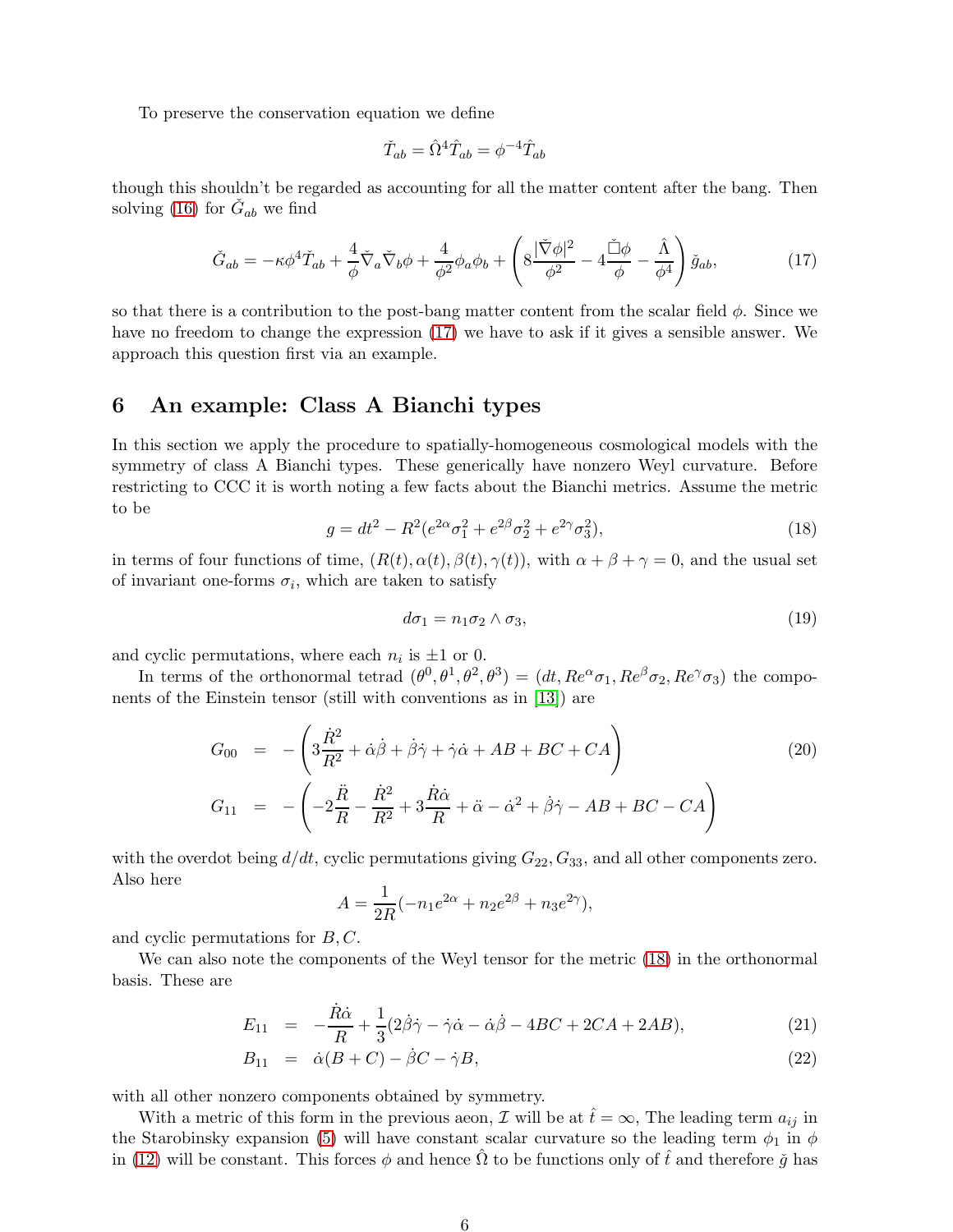the same symmetry as  $\hat{g}$ . If  $\hat{g}$ ,  $\check{g}$  are both of the form of [\(18\)](#page-5-1) with respectively hats and checks on all quantities then

$$
\check{R} = -\phi^2 \hat{R}, \quad d\check{t} = -\phi^2 d\hat{t}, \quad \check{\alpha} = \hat{\alpha} \text{ etc.}
$$

From the expression for  $A, B, C$  it also follows that  $\check{A} = \phi^{-2} \hat{A}$ , and permutations of this.

We shall suppose that  $\hat{M}$  contains radiation fluid plus  $\hat{\Lambda}$  so that the Einstein equations in the previous aeon become

$$
\hat{G}_{00} = -(\hat{\rho} + \hat{\Lambda}), \quad \hat{G}_{11} = \hat{G}_{22} = \hat{G}_{33} = -(\frac{1}{3}\hat{\rho} - \hat{\Lambda}).
$$

From the symmetry, it is inevitable that the Einstein tensor of  $\check{q}$  is also diagonal but it won't have the perfect-fluid form. We set

<span id="page-6-1"></span>
$$
\check{G}_{00} = -(\check{\rho} + \check{\Lambda}), \quad \check{G}_{11} = -(\check{p}_1 - \check{\Lambda}), \quad \check{G}_{22} = -(\check{p}_2 - \check{\Lambda}), \quad \check{G}_{33} = -(\check{p}_3 - \check{\Lambda}), \tag{23}
$$

in terms of *principal pressures*  $\tilde{p}_i$ , and then we can find these diagonal entries as power series in the proper-time coordinate in M. This is most easily accomplished by calculating first in conformal time  $\tau$  where

$$
d\tau = d\hat{t}/\hat{R} = d\check{t}/\check{R},
$$

and this was done in [\[16\]](#page-10-1), from which we quote. The (00) Einstein equation in  $\hat{M}$  forces  $\hat{R}$  to blow up at finite  $\tau$ . Suppose this is at  $\tau = \tau_F$  and set  $\tilde{\tau} = \tau_F - \tau$ , then

<span id="page-6-2"></span>
$$
\hat{R} = \frac{1}{H\tilde{\tau}} (1 + a\tilde{\tau}^2 + O(\tilde{\tau}^3))
$$
\n
$$
\alpha = \alpha_0 + \alpha_1 \tilde{\tau}^2 + O(\tilde{\tau}^3)
$$
\n
$$
\beta = \beta_0 + \beta_1 \tilde{\tau}^2 + O(\tilde{\tau}^3)
$$
\n
$$
\gamma = \gamma_0 + \gamma_1 \tilde{\tau}^2 + O(\tilde{\tau}^3)
$$
\n
$$
\phi = a_1 \tilde{\tau} + a_3 \tilde{\tau}^3 + O(\tilde{\tau}^4)
$$
\n(24)

where  $a = \text{Lim }\hat{R}^2(AB + BC + CA)/18$ , and the limit is onto  $\mathcal{I}; a_1 \neq 0$  is a free constant in  $\phi$ ;  $\alpha_0$ ,  $\beta_0$ ,  $\gamma_0$  are the values of  $\alpha$ ,  $\beta$ ,  $\gamma$  at  $\mathcal I$  and, with  $a_1$ , determine the metric of  $\mathcal I$  which is free data;  $\alpha_1 = \text{Lim}_{3}^{2} \hat{R}^2 (2BC - AB - AC)$  with  $\beta_1, \gamma_1$  obtained by cyclic permutation; and  $a_3$  is obtained by solving [\(13\)](#page-4-0) as

$$
a_3 = -4aa_1 + \frac{a_1^3s}{12H^2}.
$$

We can simplify  $a_3$  with the aid of the metric of  $\mathcal{I}$ , which is

<span id="page-6-0"></span>
$$
\frac{a_1^2}{H^2}(e^{2\alpha_0}\sigma_1^2 + e^{2\beta_0}\sigma_2^2 + e^{2\gamma_0}\sigma_3^2). \tag{25}
$$

The scalar curvature of [\(25\)](#page-6-0) is  $s^{\mathcal{I}} = -\frac{36H^2a}{s^2}$  $\frac{dH^2a}{a_1^2}$  and our prescription above was to take  $s = -s^2$ , in which case  $a_3 = -aa_1$ . Note also from [\(25\)](#page-6-0) that the Ricci tensor of  $\mathcal I$  is diagonal with components determined by

<span id="page-6-3"></span>
$$
R_{11}^{\mathcal{I}} - \frac{1}{3}s^{\mathcal{I}} = -\frac{H^2}{a_1^2}\alpha_1,\tag{26}
$$

and cyclic permutations of this.

For the Weyl tensor components we find from [\(22\)](#page-5-2) that  $B_{ij} = O(\tilde{\tau}^3)$  while from [\(21\)](#page-5-2)  $E_{ij} = O(\tilde{\tau}^2)$  (recall that the Weyl tensor is expected to vanish at  $\mathcal{I}$ , and these components are conformally invariant, so that indeed it does).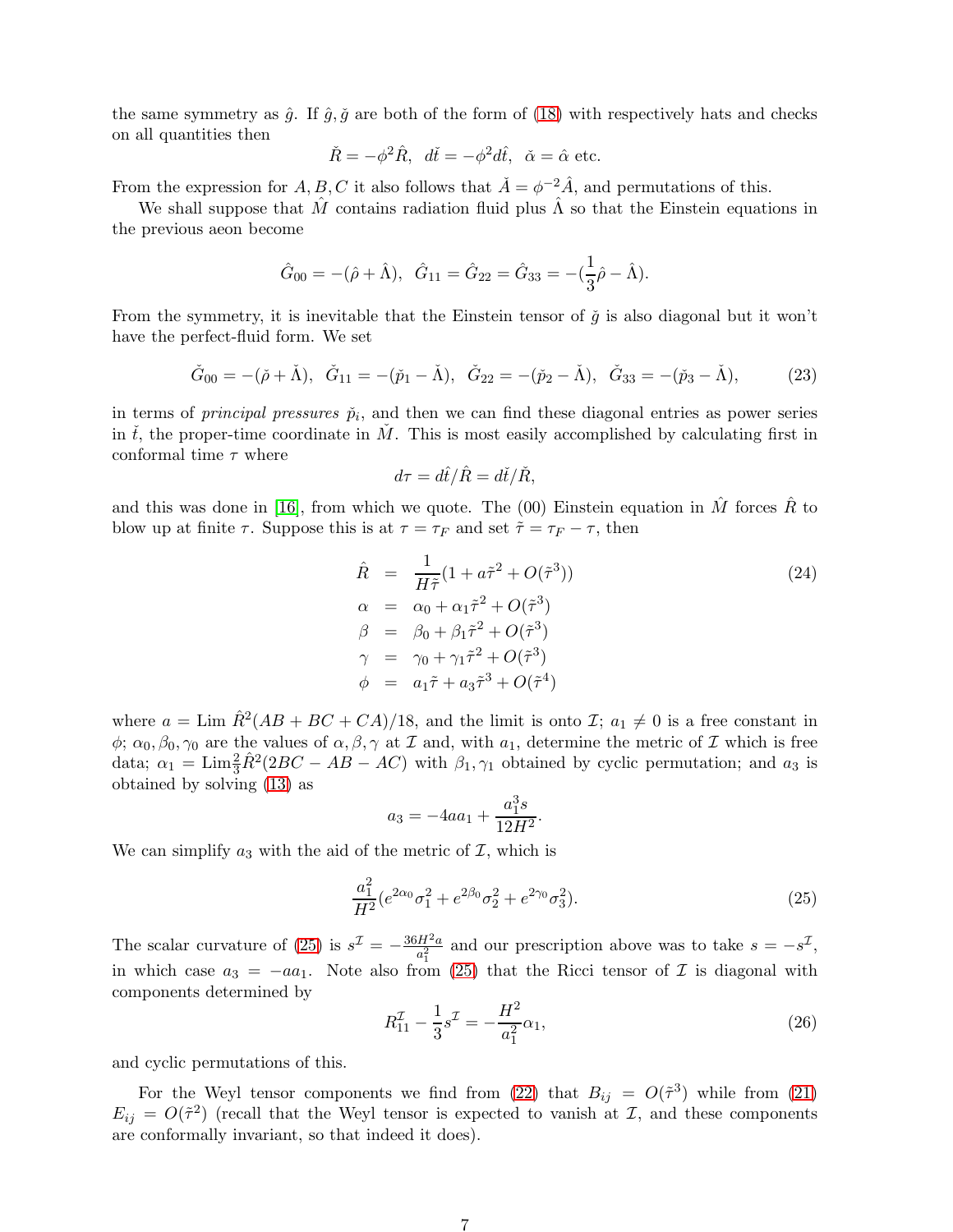For the matter content after the bang we start with [\(23\)](#page-6-1) and [\(20\)](#page-5-3):

$$
\check{\rho} + \check{\Lambda} = -\check{G}_{00} = 3\frac{\check{R}_{\tau}^{2}}{\check{R}^{4}} + \frac{1}{\check{R}^{2}}(\alpha_{\tau}\beta_{\tau} + \beta_{\tau}\gamma_{\tau} + \gamma_{\tau}\alpha_{\tau}) + \check{A}\check{B} + \check{B}\check{C} + \check{C}\check{A}
$$
\n
$$
= \frac{3}{\phi^{8}\hat{R}^{4}} \left(\frac{d(\phi^{2}\hat{R})}{d\tau}\right)^{2} + \frac{1}{\phi^{4}\hat{R}^{2}}(\alpha_{\tau}\beta_{\tau} + \beta_{\tau}\gamma_{\tau} + \gamma_{\tau}\alpha_{\tau}) + \frac{1}{\phi^{4}}(\hat{A}\hat{B} + \hat{B}\hat{C} + \hat{C}\hat{A})
$$
\n
$$
= \frac{1}{\phi^{4}}(\hat{\rho} + \hat{\Lambda}) + \frac{12}{\phi^{6}\hat{R}^{3}}\frac{d\phi}{d\tau}\frac{d(\phi\hat{R})}{d\tau}
$$
\n
$$
= \frac{3H^{2}}{a_{1}^{4}\tilde{\tau}^{4}} + \frac{12H^{2}a}{a_{1}^{4}\tilde{\tau}^{2}} + O(1),
$$

using the expansions of [\(24\)](#page-6-2) in the last line.

For a principal pressure we have

$$
\check{p}_{1} - \check{\Lambda} = -\check{G}_{11} = -2\frac{\ddot{R}}{R} - \frac{\dot{R}^{2}}{R^{2}} + 3\frac{\dot{R}\dot{\alpha}}{R} + \ddot{\alpha} - \dot{\alpha}^{2} + \dot{\beta}\dot{\gamma} - \check{A}\check{B} + \check{B}\check{C} - \check{C}\check{A}
$$
\n
$$
= -\frac{2}{\check{R}^{2}}\frac{d}{d\tau}\left(\frac{1}{\check{R}}\frac{d\check{R}}{d\tau}\right) - \frac{3}{\check{R}^{4}}\left(\frac{d\check{R}}{d\tau}\right)^{2} + \frac{3}{\check{R}^{3}}\frac{d\check{R}}{d\tau}\frac{d\alpha}{d\tau}
$$
\n
$$
+ \frac{1}{\check{R}}\frac{d}{d\tau}\left(\frac{1}{\check{R}}\frac{d\alpha}{d\tau}\right) + \frac{1}{\check{R}^{2}}\left(\frac{d\beta}{d\tau}\frac{d\gamma}{d\tau} - \left(\frac{d\alpha}{d\tau}\right)^{2}\right) + \frac{1}{\phi^{4}}(-\hat{A}\hat{B} + \hat{B}\hat{C} - \hat{C}\hat{A}).
$$

Put  $\check{R} = -\phi^2 \hat{R}$  and simplify to find

$$
= \frac{1}{\phi^4} \left( \frac{1}{3} \hat{\rho} - \hat{\Lambda} \right) + \frac{4}{\phi^5 \hat{R}^2} \frac{d\alpha}{d\tau} \frac{d\phi}{d\tau} - \frac{4}{\phi^6 \hat{R}^3} \frac{d\phi}{d\tau} \frac{d(\phi \hat{R})}{d\tau} - \frac{4}{\phi^4 \hat{R}^2} \frac{d}{d\tau} \left( \frac{1}{\phi} \frac{d\phi}{d\tau} \right),
$$
  

$$
= \frac{H^2}{a_1^4 \tilde{\tau}^4} + \frac{4H^2(a + 2\alpha_1)}{a_1^4 \tilde{\tau}^2} + O(1).
$$

It is natural to write quantities after the bang in terms of proper time  $\check{t}$  rather than conformal time so that we need an expression for  $\tilde{t}$  in terms of  $\tilde{\tau}$  which we obtain by solving

$$
d\check{t} = \check{R}d\tau = -\phi^2 \hat{R}d\tau.
$$

We find

$$
\check{t} = \frac{a_1^2}{2H}\tilde{\tau}^2 - \frac{aa_1^2}{4H}\tilde{\tau}^4 + \text{h.o.}
$$

choosing a common origin for  $\check{t}$  and  $\tilde{\tau}$ , which inverts to

$$
\tilde{\tau}^2 = \frac{2H}{a_1^2}\tilde{t} + \frac{2H^2a}{a_1^4}\tilde{t}^2 + \text{h.o.}.
$$

In terms of  $\check{t}$  we find

$$
\check{\rho} = \frac{3}{4\check{t}^2} + \frac{9aH}{2a_1^2\check{t}} + O(1) \tag{27}
$$
\n
$$
\check{p}_1 = \frac{1}{4\check{t}^2} + \frac{H}{2a_1^2\check{t}}(3a + 8\alpha_1) + O(1).
$$

This is our final result in this section: to leading order, which is  $O(\check{t}^{-2})$ , the matter after the bang is a radiation perfect fluid with isotropic pressures equal to one-third of density; to next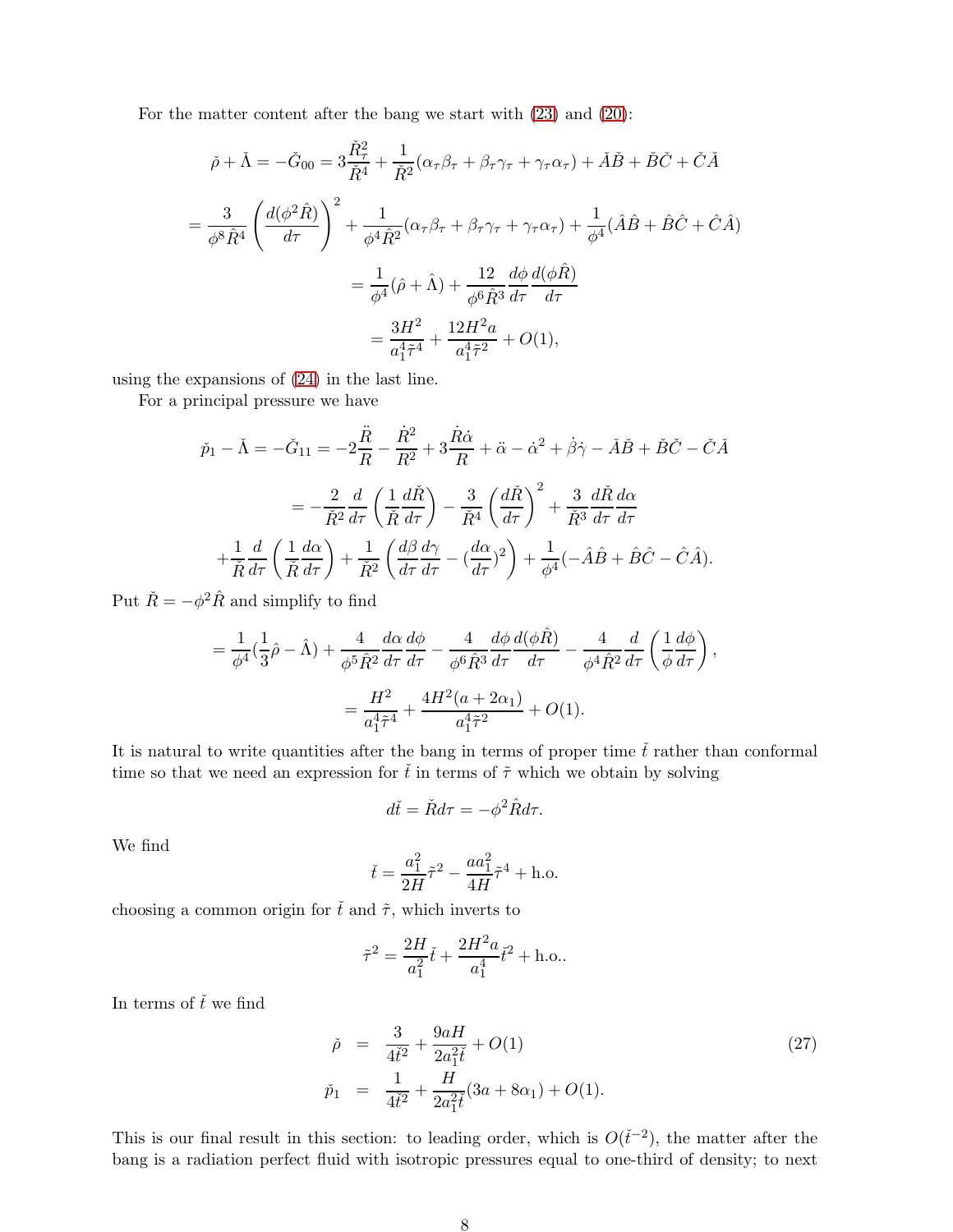order the pressure  $\check{p}_1$  differs from one-third of density by a multiple of  $\alpha_1$  which in turn is a multiple of  $R_{11}^{\mathcal{I}} - \frac{1}{3}s^{\mathcal{I}}$ ; the sum of the pressures is still equal to the density at this order, so that the energy-momentum tensor is still trace-free; at the next order, the sum of the pressures will cease to equal the density.

These are satisfactory answers, to these orders. The next step is to see what happens without the assumption of spatial homogeneity.

### 7 After the bang: the general case

Now we repeat the calculation of the previous section but without the assumption of spatial homogeneity, so the metric in the previous aeon is of the Starobinsky form  $(5)$  but with hats. Then the space-time metric after the bang, from [\(3\)](#page-1-3), can be written

$$
\check{g} = \phi^4 \hat{g} = (e^{-Ht}\phi_1 + e^{-3Ht}\phi_3 + O(e^{-4Ht}))^4 (d\hat{t}^2 - \hat{h}_{ij}dx^i dx^j)
$$

with constant  $\phi_1$  and  $\phi_3$ , and with  $\hat{h}_{ij}$  read off from [\(5\)](#page-2-0). Introduce a post-bang time coordinate  $\check{T}$  by

$$
d\check{T} = (e^{-H\hat{t}}\phi_1 + e^{-3H\hat{t}}\phi_3)^2 d\hat{t},
$$

(note that this differs from  $\check{t}$  in the previous section since  $\phi$  will generally be dependent on  $x^i$ ). Integrate for  $\ddot{T}$ , then

$$
\check{g}=V d\check{T}^2-\check{h}_{ij}dx^i dx^j,
$$

with

$$
V = \left(\frac{e^{-H\hat{t}}\phi_1 + e^{-3H\hat{t}}\phi_3 + O(e^{-4H\hat{t}})}{e^{-H\hat{t}}\phi_1 + e^{-3H\hat{t}}\phi_3}\right)^4 = 1 + O(\check{T}^{3/2}),
$$

and

$$
\check{h}_{ij} = \check{T}\check{a}_{ij} + \check{T}^2\check{b}_{ij} + O(\check{T}^{5/2})
$$

with

<span id="page-8-0"></span>
$$
\check{a}_{ij} = 2H\phi_1^2 \hat{a}_{ij} \tag{28}
$$

$$
\check{b}_{ij} = 4H^2 \hat{b}_{ij} + 12H^2 \frac{\phi_3}{\phi_1} \hat{a}_{ij}.
$$
\n(29)

From  $(29)$ ,  $(6)$  and  $(14)$  we deduce

<span id="page-8-1"></span>
$$
\check{b} = \frac{1}{2}R^{(\check{a})}.\tag{30}
$$

We want to calculate the post-bang Einstein tensor in order to find the post-bang matter content.

The inverse metric after the bang is

$$
\check{g}^{-1} = V^{-1} \left( \frac{\partial}{\partial \check{T}} \right)^2 - \check{k}^{ij} \partial_i \partial_j
$$

with

$$
\check{k}^{ij} = \frac{1}{\check{T}} \check{a}^{ij} - \check{b}^{ij} + O(\check{T}^{3/2}),
$$

where indices are raised and lowered with  $\check{a}^{ij}$  and  $\check{a}_{ij}$  which are inverses. Then a straightforward but tedious calculation gives coordinate components of the Einstein tensor for  $\check{g}$ :

$$
\check{G}_{00} = -\frac{3}{4\check{T}^2} + \frac{1}{2\check{T}}(R^{(\check{a})} - \check{b}) + O(\check{T}^{-1/2}),
$$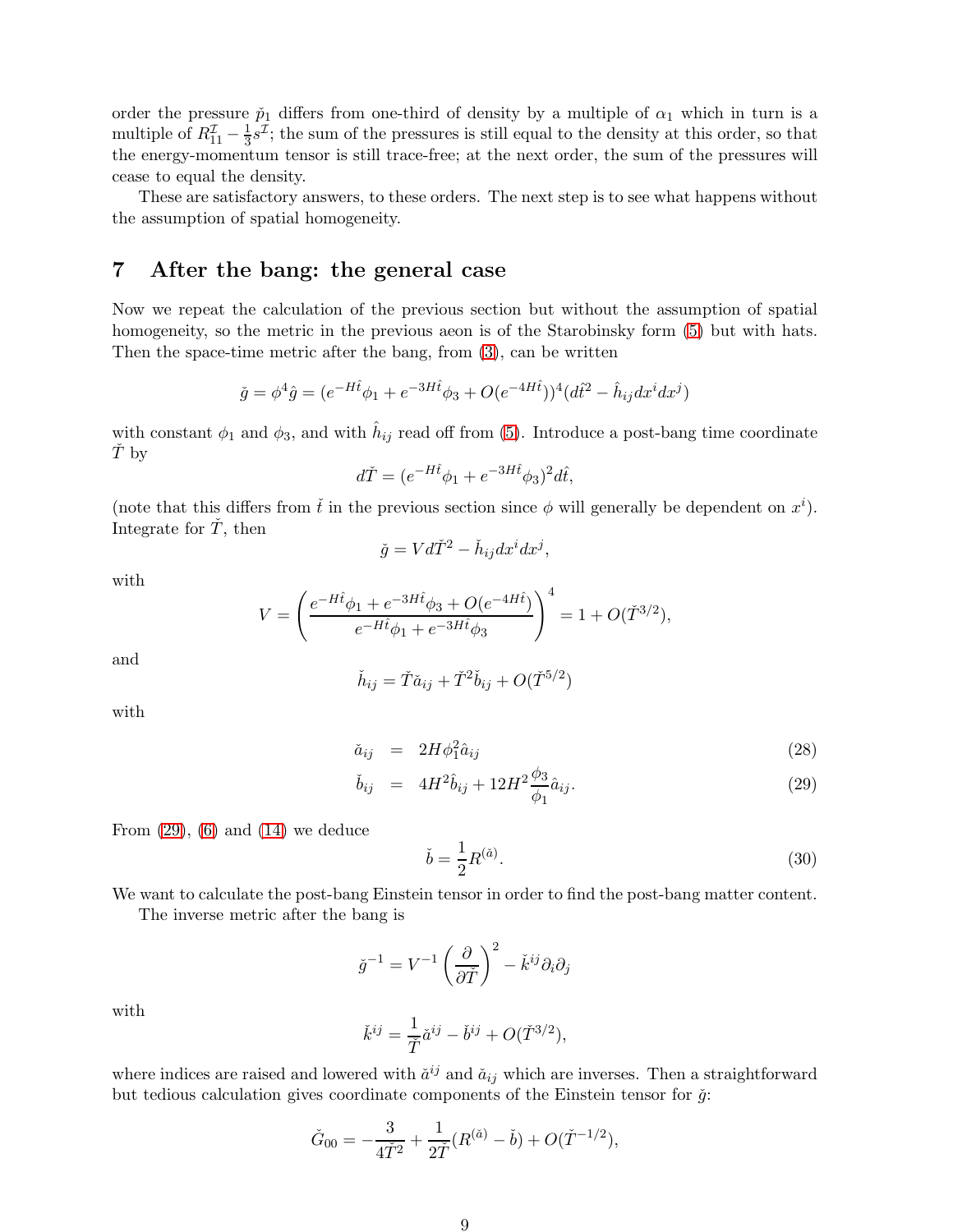$$
\check{G}_{0i} = O(1),
$$
  

$$
\check{G}_{ij} = -\frac{1}{4\check{T}}\check{a}_{ij} + R_{ij}^{(\check{a})} - \frac{1}{2}R^{(\check{a})}\check{a}_{ij} - \check{b}_{ij} + \frac{3}{4}\check{b}\check{a}_{ij} + O(\check{T}^{1/2}).
$$

We wish to interpret the Einstein tensor  $\check{G}_{ab}$  in terms of matter after the bang. We set

$$
\check{\rho} := -\check{G}_{00} = \frac{3}{4\check{T}^2} - \frac{1}{4\check{T}} R^{(\check{a})} + O(\check{T}^{-1/2}),\tag{31}
$$

to define  $\check{\rho}$  (and we've used [\(30\)](#page-8-1)) and we set

$$
\check{G}_{ij} = -\frac{1}{3}\check{\rho}\check{h}_{ij} - \check{\sigma}_{ij} + O(\check{T}^{1/2}),\tag{32}
$$

(where there is no assumption yet that  $\check{\sigma}_{ij}$  is trace-free). Then with the aid of identities already obtained we find

$$
\check{\sigma}_{ij} = -4(R_{ij}^{(\check{a})} - \frac{1}{3}R^{(\check{a})}\check{a}_{ij}) \sim -4(R_{ij}^{(\hat{a})} - \frac{1}{3}R^{(\hat{a})}\hat{a}_{ij}),\tag{33}
$$

which is in fact trace-free and should be compared with the result [\(26\)](#page-6-3) of the previous section.

Thus what we found in the previous section does carry over to the general case: to leading order, which is  $O(\check{T}^{-2})$ , the matter after the bang is radiation perfect fluid with isotropic pressures equal to one-third of density; to next order,  $O(T^{-1})$ , the spatial part of the energy-momentum tensor is a term equal to one-third of density times spatial metric plus a trace-free term which is a multiple of the trace-free Ricci tensor of  $\mathcal{I}$ .

## <span id="page-9-10"></span>References

- <span id="page-9-7"></span>[1] M.T. Anderson, Canonical metrics on 3-manifolds and 4-manifolds. Asian J. Math. 10 (2006), 127-163.
- [2] K. Anguige Isotropic cosmological singularities. III. The Cauchy problem for the inhomogeneous conformal Einstein-Vlasov equations. Ann. Physics 282 (2000), 395-419
- <span id="page-9-5"></span>[3] K. Anguige and K.P. Tod, Isotropic cosmological singularities. I. Polytropic perfect fluid spacetimes. Ann. Physics 276 (1999), 257-293.
- <span id="page-9-6"></span>[4] K. Anguige and K.P. Tod, Isotropic cosmological singularities. II. The Einstein-Vlasov system. Ann. Physics 276 (1999), 294-320.
- <span id="page-9-8"></span><span id="page-9-2"></span>[5] C. Fefferman and C.R. Graham, The ambient metric. Annals of Mathematics Studies, 178. Princeton University Press, Princeton, NJ, 2012
- <span id="page-9-3"></span>[6] H. Friedrich, On purely radiative space-times. Comm. Math. Phys. 103 (1986), 35-65
- [7] H. Friedrich, On the global existence and the asymptotic behavior of solutions to the Einstein-Maxwell-Yang-Mills equations. J. Differential Geom. 34 (1991), 275-345
- <span id="page-9-9"></span><span id="page-9-0"></span>[8] J.M. Lee and T. H. Parker, The Yamabe Problem, Bull. Amer. Math. Soc. 17 (1987), 37-91
- <span id="page-9-4"></span>[9] C. Lübbe, Conformal scalar fields, isotropic singularities and conformal cyclic cosmologies, [arXiv:1312.2059](http://arxiv.org/abs/1312.2059)
- [10] C. Lübbe and J.A.V. Kroon, A conformal approach for the analysis of the non-linear stability of radiation cosmologies. Ann. Physics 328 (2013), 1-25
- <span id="page-9-1"></span>[11] E.T.Newman , A Fundamental Solution to the CCC equation, [arXiv:1309.7271](http://arxiv.org/abs/1309.7271)